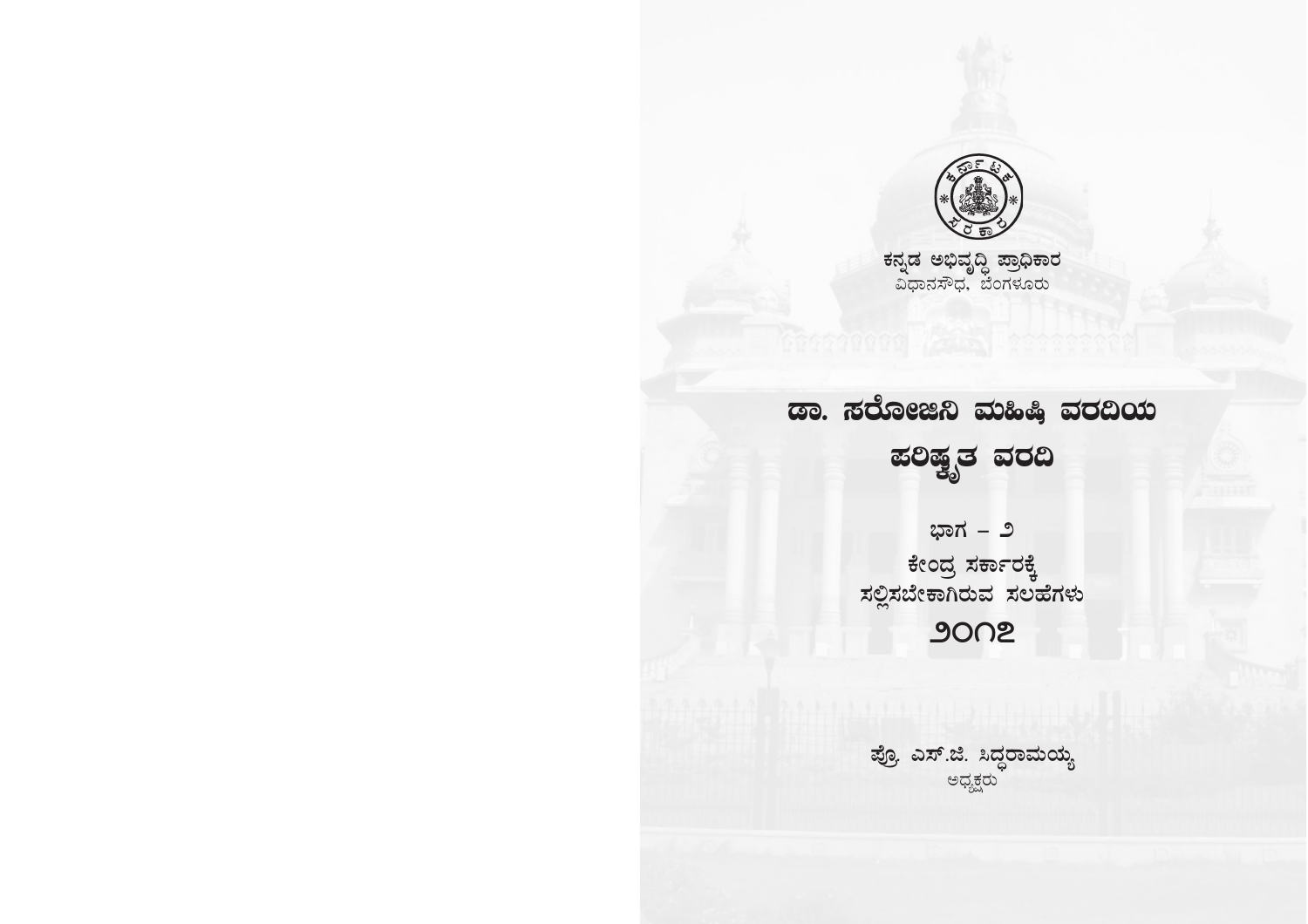ಪುನರ್ ಪಲಿಶೀಲನಾ ಸಮಿತಿಯು ಸಲ್ಲಿಸಿರುವ ಶಿಫಾರಸು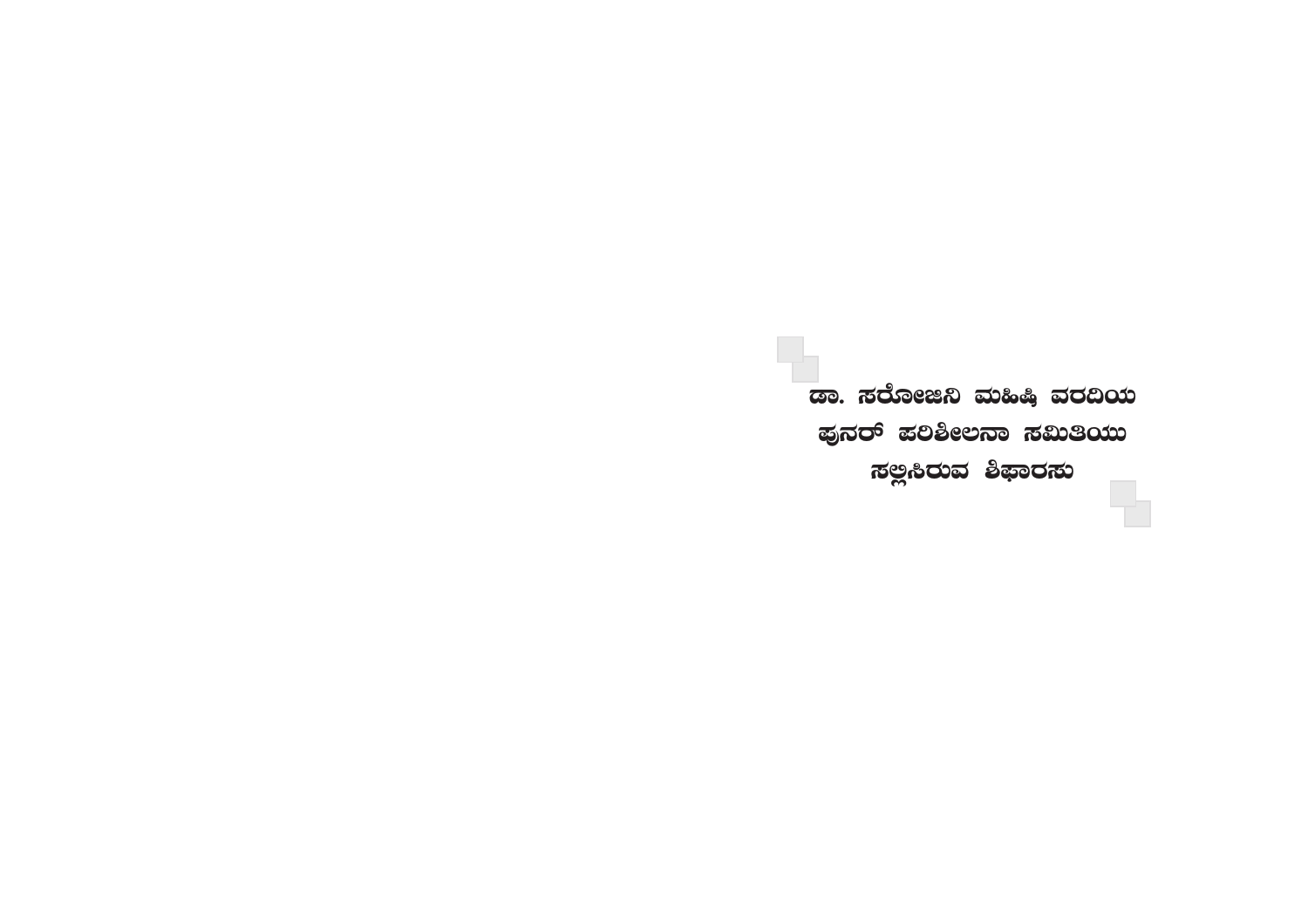ರಾಜ್ಯ ಸರ್ಕಾರವು ಕೇಂದ್ರ ಸರ್ಕಾರಕ್ಕೆ ಸಲ್ಲಿಸಬೇಕಾಗಿರುವ ಸಲಹೆಗಳು (ಈ ಬಗ್ಗೆ ರಾಜ್ಯ ಸರ್ಕಾರ ಕೇಂದ್ರಕ್ಕೆ ಒತ್ತಾಯಿಸಬೇಕು)

೧. ಪ್ರಾದೇಶಿಕ ಪಕ್ಷಗಳ ಪ್ರಾಬಲ್ಯವಿರುವ ಈ ಕಾಲಘಟ್ಟದಲ್ಲಿ 'ಸ್ಥಳೀಯರಿಗೆ ಆದ್ಯತೆ' ಅನ್ನುವ ವಿಚಾರಕ್ಕೆ ವಿರೋಧವಿರುವುದಿಲ್ಲ. ಅದನ್ನು ಪರಿಗಣಿಸಿ ಸರ್ಕಾರ ಮತ್ತು ಖಾಸಗಿ ಉದ್ಯಮಗಳಲ್ಲಿ ಅಧಿಕಾರೇತರ ಹುದ್ದೆಗಳಲ್ಲಿ ೮೦% ರಷ್ಟು ಪ್ರಮಾಣವನ್ನು ಸ್ಥಳೀಯರಿಗೆ ಮೀಸಲಿರಿಸುವ ರಾಷ್ಟೀಯ ಉದ್ಯೋಗ ನೀತಿಯನ್ನು ರೂಪಿಸಲು ಎಲ್ಲಾ ರಾಜ್ಯಗಳ ಮುಖ್ಯಮಂತ್ರಿಗಳ ರಾಷ್ಟ್ರೀಯ ಸಭೆಯಲ್ಲಿ ಆಗ್ರಹಿಸಬೇಕು. ಈ ಬಗ್ಗೆ ಕೇಂದ್ರ ಸರ್ಕಾರವು ಸಂಸತ್ತಿನಲ್ಲಿ ಕಾಯ್ದೆಯನ್ನು ಅಂಗೀಕರಿಸುವಂತೆ ನೋಡಿಕೊಳ್ಳಬೇಕು.

(ಮೂಲ ಮಹಿಷಿ ವರದಿ ಸಲಹೆ ಸಂಖ್ಯೆ –೧)

ಬಹುತೇಕ ರಾಜ್ಯಗಳು ಸ್ಥಳೀಯರಿಗೆ ಉದ್ಯೋಗದಲ್ಲಿ ಮೀಸಲಾತಿ ಕಲ್ಪಿಸಿವೆ. ಈ ವಿಚಾರದ ಮಾಹಿತಿಯು ಅಡಕದಲ್ಲಿದೆ

೧. ಕೇಂದ್ರ ಸರ್ಕಾರವು ರಾಷ್ಟ್ರೀಕೃತ ಬ್ಯಾಂಕುಗಳ ಸಿಬ್ಬಂದಿ ಆಯ್ಕೆಯ ನೇಮಕಾತಿ ಮಂಡಳಿಗಳನ್ನು ರದ್ದು ಮಾಡಿ, ಎಲ್ಲ ಬ್ಯಾಂಕುಗಳ ಸಿಬ್ಬಂದಿ ಆಯ್ಕೆಯನ್ನು ಕೇಂದ್ರೀಕೃತಗೊಳಿಸಿ Institute of Banking Personnel Selection (IBPS) ಮೂಲಕ ನಡೆಸುತ್ತಿದೆ. ಸಂವಿಧಾನದ ಷೆಡ್ಯೂಲ್–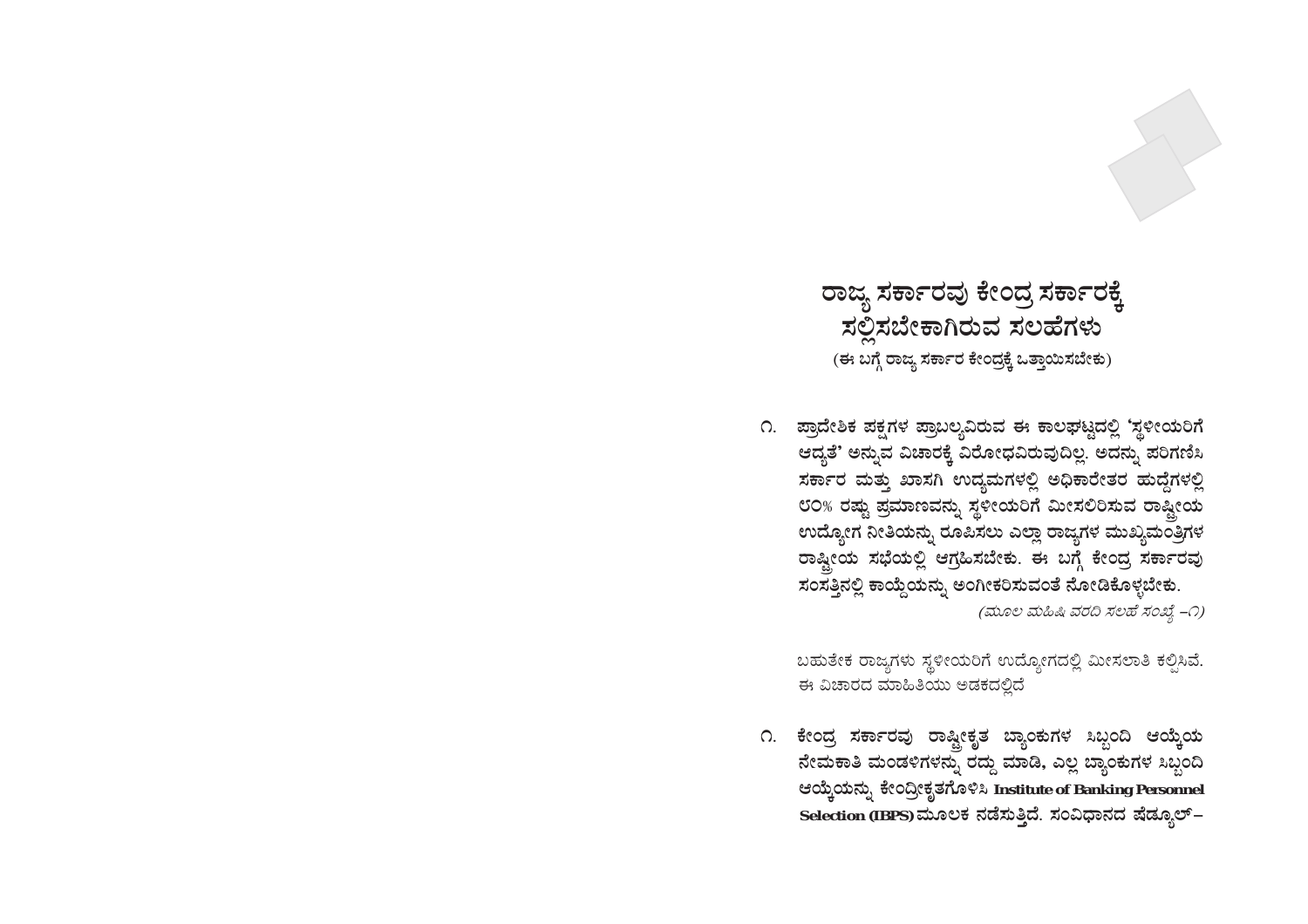ಭಾರತೀಯ ಸೇಟ್ ಬ್ಯಾಂಕ್ ಗುಮಾಸರ ಹುದ್ದೆಗೆ ಅಭ್ಯರ್ಥಿಗಳನ್ನು ಆಯ್ಕೆ ಮಾಡಿಕೊಳ್ಳುವ ಸಂದರ್ಭದಲ್ಲಿ ರಾಜ್ಯದ ಅಧಿಕೃತ ಭಾಷಾ ಜ್ಞಾನವನು ಕಡ್ಡಾಯಗೊಳಿಸಬೇಕು. ೧೦ನೇಯ ತರಗತಿಯಲ್ಲಿ ರಾಜ್ಯ ಭಾಷೆಯಲ್ಲಿ ಉತ್ತೀರ್ಣರಾದವರನ್ನು ಬಿಟ್ಟು ಉಳಿದ ಅಭ್ಯರ್ಥಿಗಳು ಕಡ್ಡಾಯವಾಗಿ ಭಾಷಾ ಪರೀಕ್ಷೆಯಲ್ಲಿ ಉತ್ತೀರ್ಣರಾಗಲೇಬೇಕು ಇಲ್ಲವಾದರೆ ಆಯ್ರೆಯಿಂದ ಅನರ್ಹಗೊಳಿಸಲಾಗುತ್ತದೆ ಎಂಬಂಶ ಅಧಿಸೂಚನೆಯಲ್ಲಿದೆ.

[Test of knowledge of official and/or local language: Those who produce 10<sup>th</sup> standard mark sheet/certificate evidencing having studied official(local) language will not be subjected to any Language test. In case of others, language test will be conducted at the time of intrview (if intrview is held) / before final selection(if intrview is not held). Candidates not found to beproficient in official and/or local language would be disqualified.] Adv no. CRPD/CR/2016-17/01.

ಉದ್ಯೋಗಿಗಳ ವೇತನ ಶ್ರೇಣಿ ಆಗಾಗ ಬದಲಾಗುವುದರಿಂದ 'ಸಿ' ಮತ್ತು ೩. ವರ್ಗದ ಹುದ್ದೆಗಳನ್ನು ಸ್ಥಳೀಯರಿಗೇ (ಕನ್ನಡಿಗರಿಗೆ) 'ಡಿ' ಮೀಸಲಿಡಬೇಕು. ಹಾಗೂ ಅಧಿಕಾರಿಗಳ ಹಂತದಲ್ಲಿ ಶೇ.೮೦ ರಷ್ಟು ಹುದ್ದೆಗಳನ್ನು ಕನ್ನಡಿಗರಿಗೆ ಮೀಸಲಿಡಬೇಕು ಮತ್ತು ಆಡಳಿತ ಪ್ರಶಿಕು (Management Trainees) ಆಯ್ಕೆ ಮಾಡುವಾಗ ರಾಜ್ಯದಲ್ಲಿರುವ ಎಂಜಿನಿಯರಿಂಗ್ ಕಾಲೇಜುಗಳಲ್ಲಿಯೂ ಕಡ್ಡಾಯವಾಗಿ 'ಕ್ಯಾಂಪಸ್ ಆಯ್ರೆ' ಪ್ರಕ್ರಿಯೇ ನಡೆಯಬೇಕು. ಈ ನಿಯಮ ಪಾಲನೆ ಆಗಲು ಆಯ್ರೆ ಪ್ರಕ್ರಿಯೆಯಲ್ಲಿ ಕಡ್ತಾಯವಾಗಿ ಆಯಾ ರಾಜ್ಯ ಸರ್ಕಾರಗಳ ಪ್ರತಿನಿಧಿ ಇರಲೇಬೇಕು ಹಾಗೂ ಉದ್ಯೋಗಾವಕಾಶ ಷಮಾಣವನ್ನು ಕಾರ್ಖಾನೆಯ Employment rules/Factories Actನಲ್ಲಿ ಸೇರಿಸಿ ಅದನ್ನು ಅನುಷ್ಠಾನಕ್ಕೆ ಬರುವಂತೆ ನೋಡಿಕೊಳ್ಳಬೇಕು.

(ಮೂಲ ಮಹಿಷಿ ವರದಿ ಸಲಹೆ ಸಂಖ್ಯೆ –೨)

ಕೇಂದ್ರ ಸರಕಾರದ ಬ್ಯೂರೋ ಆಫ್ ಪಬ್ಲಿಕ್ ಎಂಟರ್ಪ್ಸೆಸಸ್ ಸಂಸ್ಥೆಯು ಸರಕಾರಿ ವಲಯದ ಉದ್ಯಮಗಳಲ್ಲಿ ವೇತನ ಶ್ರೇಣಿ ರೂ. ೧,೨೫೦ ರವರೆಗೆ ಇರುವ ಎಲ್ಲಾ ಹುದ್ದೆಗಳಿಗೆ ನ್ಯಾಷನಲ್ ಎಂಪ್ಲಾಯ್ಮೆಂಟ್ ಸರ್ವಿಸಸ್ ಮೂಲಕ ಅಭ್ಯರ್ಥಿಗಳನ್ನು ನೇಮಕ ಮಾಡಬೇಕೆಂದು ೧೯೮೪ರಲ್ಲಿ ಆದೇಶಿಸಿತ್ತು. ಇದನ್ನು ತಿದ್ದುಪಡಿಮಾಡಿ ವೇತನ ಶ್ರೇಣಿಗೆ ಬದಲಾಗಿ ಸಿ ಮತ್ತು ಡಿ ವರ್ಗದ ಹುದ್ದೆಗಳೆಂದು ನಮೂದಿಸಿ ಆ ಹುದ್ದೆಗಳನ್ನು ಸ್ಥಳೀಯರಿಗೆ ಮೀಸಲಿಡಬೇಕು.

ರಾಜ್ಯದಲ್ಲಿ ಎಸ್.ಎಸ್.ಎಲ್.ಸಿ ವರೆಗೆ ಓದಿರಬೇಕೆಂಬ ಅಂಶವನು, ೪ $\mathcal{L}$ ಜಾಹಿರಾತಿನಲಿ ಸೇರಿಸಲು ಕೇಂದ್ರ ಸರ್ಕಾರವನು, ಕೋರಬೇಕು. ಈ ಸಂಬಂಧ ಸಿಬ್ಬಂದಿ, ಸಾರ್ವಜನಿಕ ಕುಂದುಕೊರತೆ ಮತ್ತು ಪಿಂಚಣಿ ಸಚಿವಾಲಯದ ೨೦೦೪ರ ಜ್ಞಾಪನಾ ಪತ್ರದನ್ವಯ∗ ವ್ಯಾಪಕ ಪ್ರಚಾರ ಮಾಡಬೇಕು. ಇದರಿಂದ ಸ್ಥಳೀಯರಿಗೆ ಉದ್ಯೋಗದಲ್ಲಿ ನ್ಯಾಯ ಸಿಗುವುದು ಕಷ್ಷವಾಗಿರುವುದರಿಂದ ಉದ್ದಿಮೆ ಇರುವ ರಾಜ್ಯದ ಆಡಳಿತ ಭಾಷಾಜ್ಞಾನ ಕಡ್ಡಾಯ ಮಾಡುವಂತೆ ಕೇಂದ್ರಕ್ಕೆ ಸೂಚಿಸಬೇಕು.

(ಹೊಸ ಸಲಹೆ)

Government of India, Ministry of Personnel, Public Grievances and Pensions Order No.14024/1/96-Estt(D), dated 18 May 1998.

National Council for Vocational Training ನಡೆಸುವ ಪರೀಕ್ಷೆ X. ಗಳನ್ನು ಕನ್ನಡದಲ್ಲೂ ನಡೆಸುವಂತಾಗಬೇಕು.

(ಹೊಸ ಸಲಹೆ)

ತಮಿಳುನಾಡಿನಲ್ಲಿ ಅಪ್ರೆಂಟಿಸ್ ಪರೀಕ್ಷೆಯನ್ನು ತಮಿಳಿನಲ್ಲಿ ಬರೆಯಲು ಅವಕಾಶವಿದೆ. (In All India Trade Test for ITI Students, Question Papers were issued by NCVT only in English and Hindi. The students who are 8th passed and above with rural background find it very difficult to understand the questions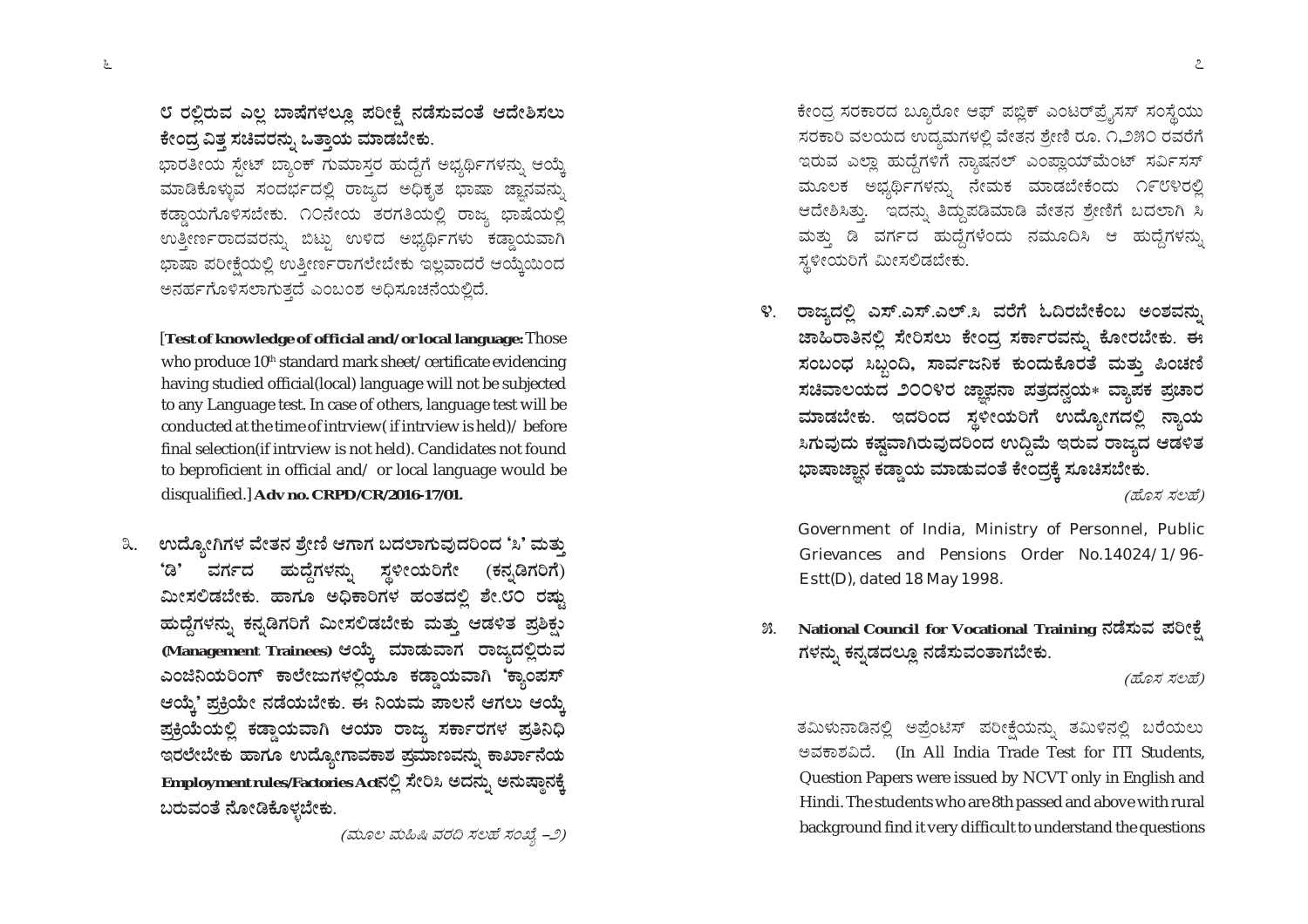available in English and Hindi. The question papers in Tamil language is being supplied by NCVT with effect from July  $2012$ 

೧. ಬ್ಯಾಂಕುಗಳಲ್ಲಿ ಕನ್ನಡ ಬಳಕೆಯು ನಾಗರಿಕರ ಅನುಕೂಲತೆಯ ದೃಷ್ಠಿ ಯಿಂದಲೂ ಕನ್ನಡಿಗರ ನೇಮಕದ ದೃಷ್ಟಿಯಿಂದಲೂ ಅವಶ್ಯ ಆದುದರಿಂದ ರಾಜ್ಯದಲ್ಲಿರುವ ಎಲ್ಲಾ ಬ್ಯಾಂಕುಗಳ ಶಾಖೆಗಳು ಕನ್ನಡದಲ್ಲಿಯೇ ವ್ಯವಹರಿಸುವಂತೆ ಒತ್ತಾಯ ಮಾಡಬೇಕು. ಈ ಸಂಬಂಧ ರಾಜ್ಯದಲ್ಲಿರುವ ಎಲ್ಲ ಬ್ಯಾಂಕುಗಳ ಮುಖ್ಯಸ್ಥರಿಗೆ ರಾಜ್ಯ ಸರ್ಕಾರ ಪತ್ರ ಬರೆಯುವುದರ ಜೊತೆಗೇ ಕೇಂದ್ರ ಸರ್ಕಾರದಿಂದಲೂ ಸೂಚನೆ ಬರುವಂತೆ ರಾಜ್ಯ ಸರ್ಕಾರ ನೋಡಿಕೊಳ್ಳಬೇಕು. ಮತ್ತು ಖಾಸಗೀ ಬ್ಯಾಂಕ್ ಗಳಲ್ಲೂ ಈ ಸಲಹೆಯನ್ನು ಜಾರಿಗೊಳಿಸುವಂತೆ ರಾಜ್ಯ ಸರ್ಕಾರ ಆದೇಶಿಸಬೇಕು.

(ಮೂಲ ಮಹಿಷಿ ವರದಿ ಸಲಹೆ ಸಂಖ್ಯೆ –೧೭)

೭. ಮಹಿಷಿ ವರದಿಯ ಸಲಹೆಯಂತೆ ರಾಷ್ಷೀಯ ಸಿಬ್ಬಂದಿ ಆಯ್ತೆ ಆಯೋಗದ (ಸ್ವಾಫ್ ಸೆಲೆಕ್ಷನ್ ಕಮಿಷನ್ ಆಫ್ ಇಂಡಿಯಾ) ಪ್ರಾದೇಶಿಕ ಕಛೇರಿ ಬೆಂಗಳೂರಿಗೆ ಬಂದಿದೆ. ಆದರೆ, ಹಿಂದಿ–ಇಂಗಿಷ್**ನಲ್ಲಿ** ಮಾತ್ನ ಆಯ್ಕೆ ಪರೀಕ್ಷಗಳು ನಡೆಯುತ್ತಿದೆ. ಎಲ್ಲ ಹಂತದ ಪರೀಕ್ಷೆಗಳನ್ನು ಕನ್ನಡದಲ್ಲೂ ಬರೆಯಲು ಅವಕಾಶ ನೀಡುವಂತೆ ರಾಜ್ಯ ಸರ್ಕಾರವು ಕೇಂದ್ರ ಸರ್ಕಾರವನು, ಕೋರಬೇಕು.

(ಮೂಲ ಮಹಿಷಿ ವರದಿ ಸಲಹೆ ಸಂಖ್ಯೆ –೫೩)

ಈಗ ರೈಲ್ವೆ ಕೆಳ ಹಂತದ ಹುದ್ದೆಗಳಿಗೆ ಪ್ರಾದೇಶಿಕ ಭಾಷೆಯಲ್ಲಿ ಪರೀಕ್ಷೆ ನಡೆಯುತ್ತಿದೆ. ಲಿಖಿತ ಪರೀಕ್ಷೆಗೆ ಹಾಜರಾಗುವವರಿಗೆ ನೀಡುವ ಪತ್ತದಲ್ಲಿ (e-Call letter) ನೀಡರುವ ಸೂಚನೆಯಲ್ಲಿ ಈ ಅಂಶವಿದೆ.

The candidate can view the quastion paper in any of the fifteen languages including the opted language and answer the questions. Candidates availing assistance of scribe will have to communicate with the scribe only in the language opted by them in the online application'

# ಅನುಬಂದ–೧

90% job reservation for unskilled labour. (Business 1. **Standard 26-11-2008).** 

Orissa Government today decided to reserve jobs for locals in the semi skilled and unskilled category, the reservation will be 90 percent. In the jobs requiring skilled manpower, at least 60 per cent vacancies will be filled up by the locals. Maharashtra last week had announced reservation of 80 per cent jobs for locals in the industries operating in that state.

Similarly, a minimum 30 percent of the supervisor and managerial posts will be filled up from locals; through the appointment of senior executive will be on the basis of merit.

The Orissa government today asked industrial houses to give a thrust on giving employment to local people. Steel and mines secretary Manoj Ahuja said: "All industrial houses to comply with the state government's guidelines on recruitment. All industrial houses will have to give 90 percent employment to local people in unskilled sector, 60 percent in skilled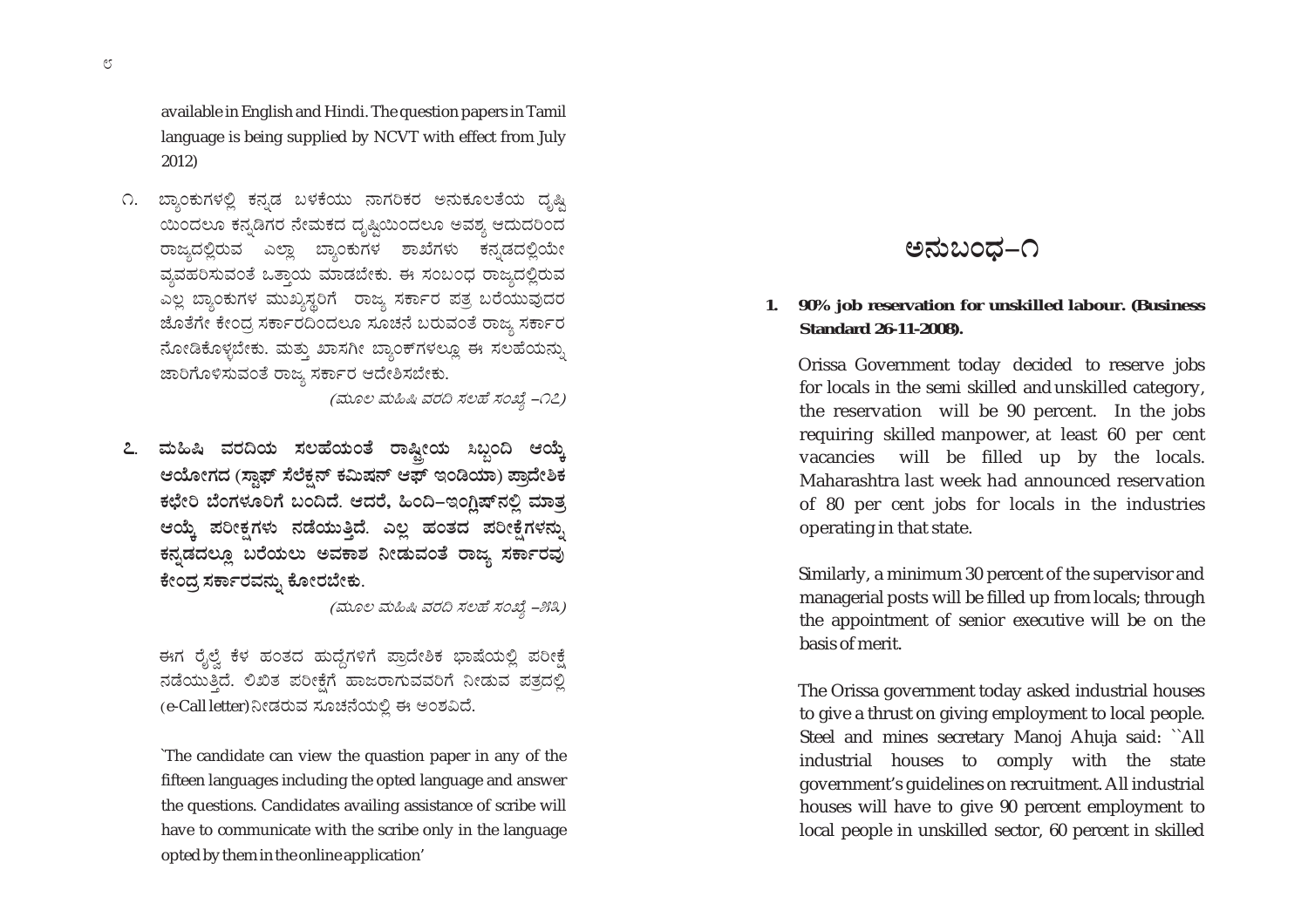and 30 percent in managerial cadres." The government's direction came on the second day of the review meeting of various steel industries in Orissa.

## **2. 100% Class-IV jobs for local in Kalinga Nagar (Business Standard October 01, 2008)**

In a significant development, the rehabilitation and peripheral development advisory committee (RPDAC), Kalinga Nagar industrial complex, has decided to reserved 100% of the vacant posts in class-IV jobs in the existing industries in Kalinga Nagar area for locals.

## **3. Orissa to reserve jobs local in private Sector. (Dillip Satapathy July 8, 2010).**

Orissa intends to make it mandatory for the private sector setting up shop here to reserve for locals 90 % jobs in the unskilled and semi-skilled category, up to 60% in skilled category and 30 percent for the supervisory and managerial cadre.

The state has of late been facing tremendous public resentment over recruitment of a large number of non-Oriya people in different projects being set up here. Orissa has attracted investment worth Rs.6 lakh crore in the recent past.

``All new MoUs for industrial projects and those which are due for renewal will have a compulsory clause reserving jobs for the locals," Orissa's Industries Minister Raghunath Mohanty told Business Standard.

A minimum of 90 percent of the jobs in the unskilled and semi-skilled category will be reserved for people belonging to the area where the project is being established. At the skilled level, the minimum reservation for locals will be to the extent of 60 percent, while it will be at least 30 percent for the supervisory or managerial cadre," the minister said.

``For the posts of senior executives, the companies are free to recruit from the open market." Mohanty clarified that "locals" would mean those displaced by a project, followed by people domiciled in Orissa.

According to him, to strictly implement the cause, companies signing MoUs will be asked to submit employment status report in a prescribed format to the district collectors, with a copy to the revenue divisional commissioner and department concerned every month.

**4. Government of Maharashtra Industry, Energy & Labour Department,**

> G.R.No. ELP-2008/C.No.93/Ind-6 Date: 17th November, 2008.

Government of Maharashtra has a policy in place to ensure that local persons of the State get their due share in gainful employment arising from the growth in industrial activity. Accordingly, all industrial enterprises are expected to ensure that 50% of all supervisory staff, and 80% of all employees (including supervisory staff) are local persons, and also that the Head of the Human Resources / In charge of the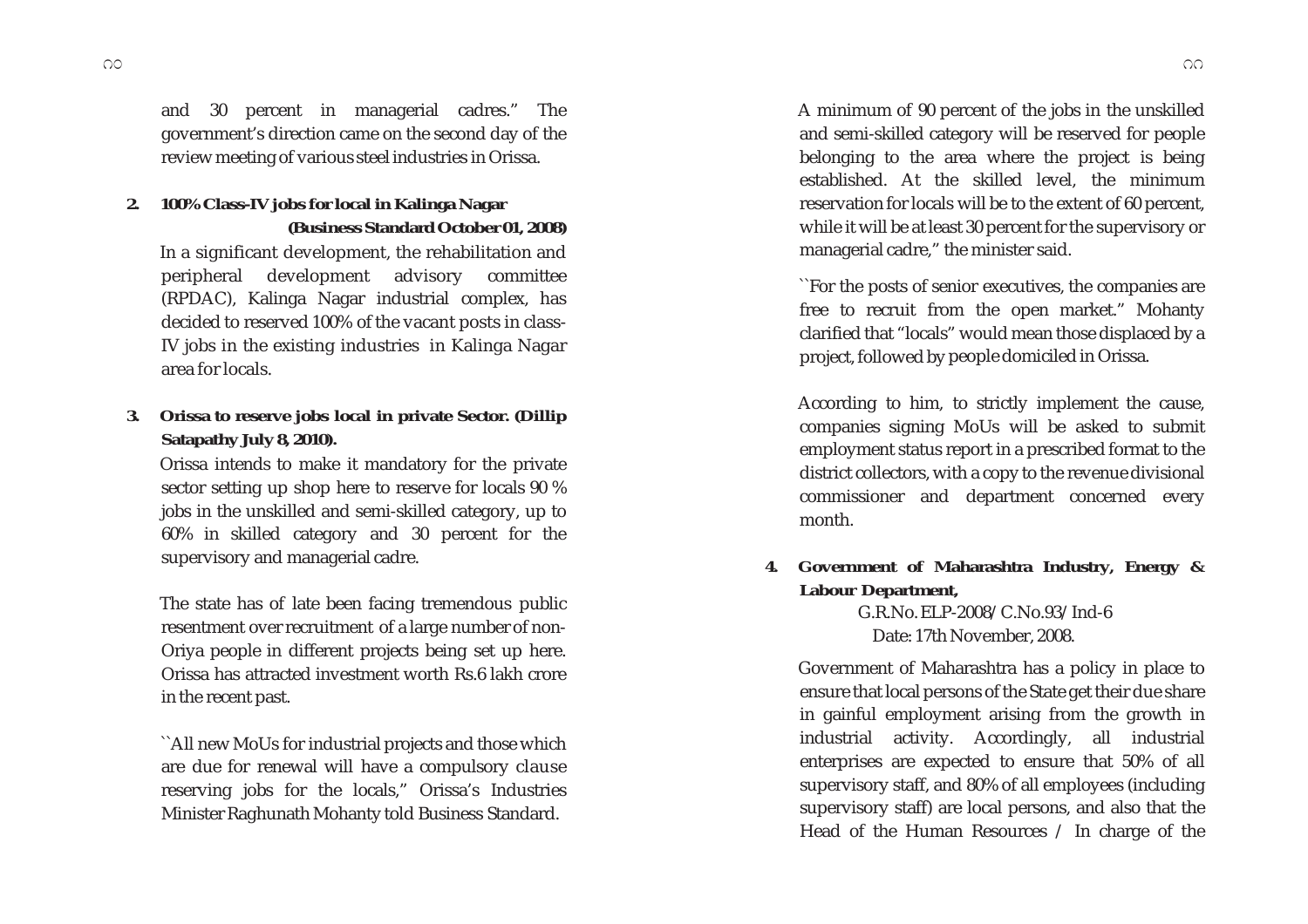recruitment is a person with knowledge of Marathi. While encouraging that the maximum number

**5. Maharashtra makes job preference for locals more stringent (The HINDU Tuesday, Nov 18, 2008).**

According to Mr. Aziz Khan, Principal Secretary, Industries Department, since 1968 the government has a longstanding policy of giving 80 percent prefernce to local people in jobs in small, medium and large industries. Since 1968, there have been four GRs on the subject but this one for the first time draws up a way to operationalise the policy and identify gaps, if any, in implementing it.

#### **6. Maharashtra CM wants more jobs for locals.**

Mumbai: In a surprise move, Maharashtra chief minister Ashok Chavan on Saturday called for "more importance to be given to locals" in job opportunities, thus joining in the likes of MNS chief Raj Thackery and Shiv Sena supreme Bal Thackery. "Locals must be given importance. Whoever is a domicile of Maharashtra must first get an employment opportunity," Chavan said at a fuction today.

Chavan, however, said his government does not support agitations based on languages and region. "It is not our policy."

He said, "Irrespective of the language people of Maharashtra speak or the belief they follow, we are concerned about their employment and request Mamatha Banerjee to pay heed to this matter."

Following the request by chief minister Ashok Chavan on Saturady and against the backdrop of MNS attacking candidates from North India appearing in railway exams in Maharashtra, railway minister Mamata Banerjee today said the tests will be conducted in regional languages simultaneously.

``The railway exams will be conducted in regional languages simultaneously apart from English and Hindi. In Maharashtra, the exams will be held in Marathi and in other states, these will be held in local language," she told reporters here. Concerned over growing congestion in the existing trains, chief ministers Ashok Chavan made a request that there was a need for more train services in the state.

 **7. Jobs for Sons of Soil - CMS Favour national policy.**

The Vilasrao Deshmukh Government is now busy formulating a policy to implement a 35-years old order that reserve 80 per cent of jobs in the new industries for the locals. A standing instruction to opt for locals has already been issued to the industries, according to the Chief Minister.

A new order will incorporate some changes. Satte Chief Ministers elsewhere concede there is need to provide a better deal for the locals. But this cannot at the cost of national unity and integrity. They feel there is need for the Prime Minister to call a conference of Chief Ministers to forge a national policy on the question of reservation of jobs for sons of the soil.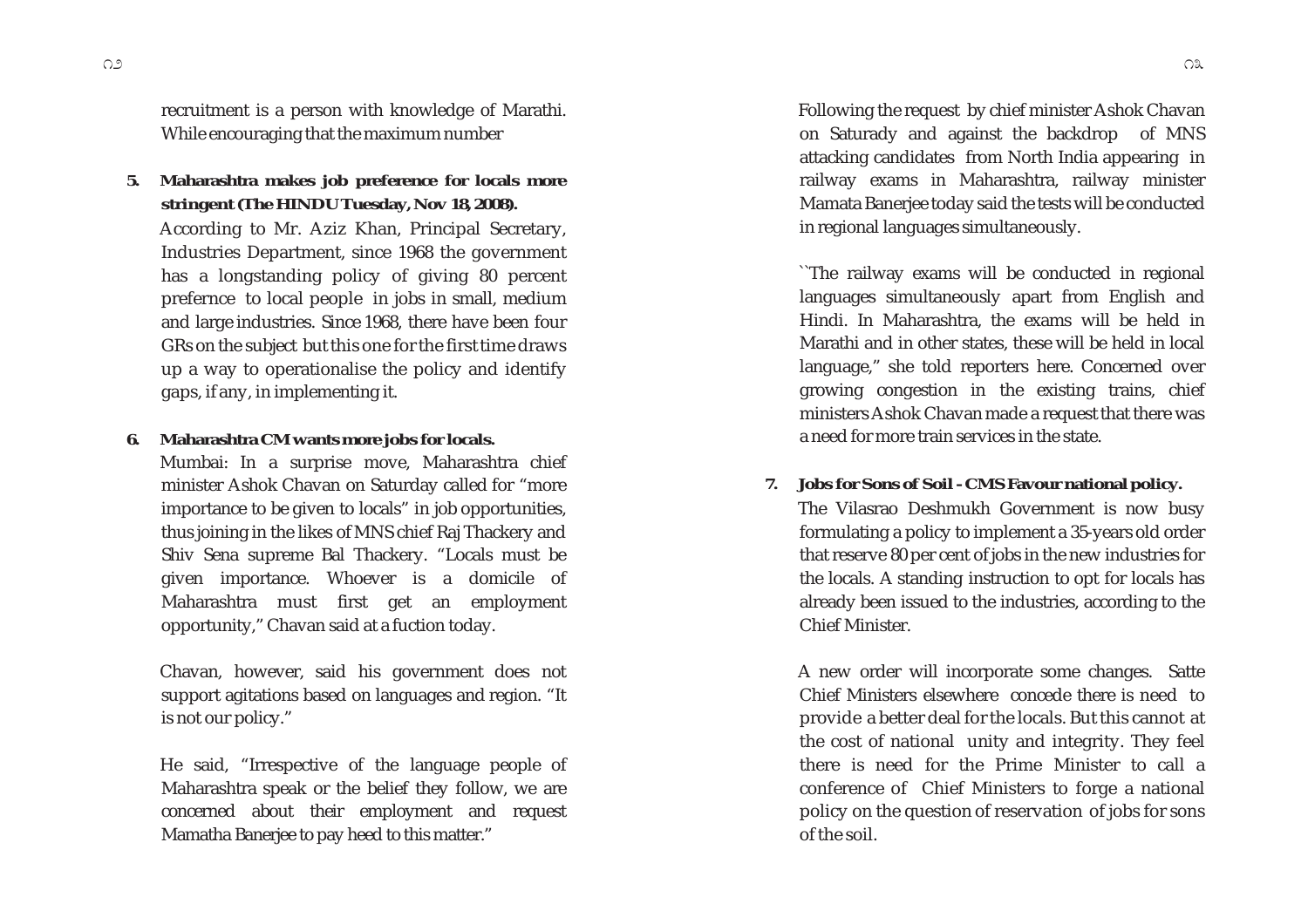**8. Job Reservation To Locals In Uttaranchal (Pti -oct 1, 2005)**

Uttaranchal to reserve 70 percent jobs in nontechnical posts in Industries for local youths. The decession taken at arecent cabinet meeting gave the Industries six-month's time to fill up the vacancies.

For this purpose, the cabinet had also cleared a proposal to set up a State Council with the Chief Minister as its chairman, which would work in tandem with industries for filling the job reservation, although government statstics showed industries are voluntarily providing more than 80% jobs to local youths.

#### **Khaduri gets Serious on jobs for locals (Dehradun, 5 may 2007)**

Admitting that private industries in Uttarakhand are soft-pending on the issue of reserving 70 percent jobs for local youths, Chief Minister BC Khanduri has asked chief secretary SK Das to prepare a comprehensive report on the issue.

**Congress regime made a rule directing all new units to reserve 70 per cent jobs for local youths. News Source: http//www.hindustantimes.com**

**9. Himachal Pradesh CM Dhumal wants 70% jobs for locals in Central sector projects (Express new service)**

Shimla, September 12 : The state has expressed its displeasure to the Center for failure to privide mandatory 70 percent jobs to Himachalis in the Central sector and venture (JV) hydro- elecric projects.

Himachal Pradesh, through a legislation passed during the erlier Congress regime, had reserved 70 percent jobs for the locals in all industrial and hydroelectric projects.

In Delhi yesterday, Chief Minister Prem Kumar Dhumal met Union Minister of State for Power, Jairam Ramesh, and asked to ensure the jobs to Himachalis, besides initiating a process to grant Himachal's legitimate share in BBMP projects.

#### **10. Himachal, jobs for locals**

#### **(Baldev S Chauhan/ New Delhi Shimla, Business Standard- March 17, 2006)**

While the State Government's new industrial policy makes it mandatory for all industrial units being set up in the state to provide 70 percent of the jobs to locals, the Confederation of Indian Industry (CII) says this is hard to implement.

State Industries Minister Kuldeep Kumar said the Industry needed to adopt a far more sensitive and generous attitude towards locals and train them patiently for the required jobs. "There are very few job opportunities for the locals in the government and the agriculture sector. So Industry, growing at 17 per cent in the state, is the only place which can absorb them." Kaumar said.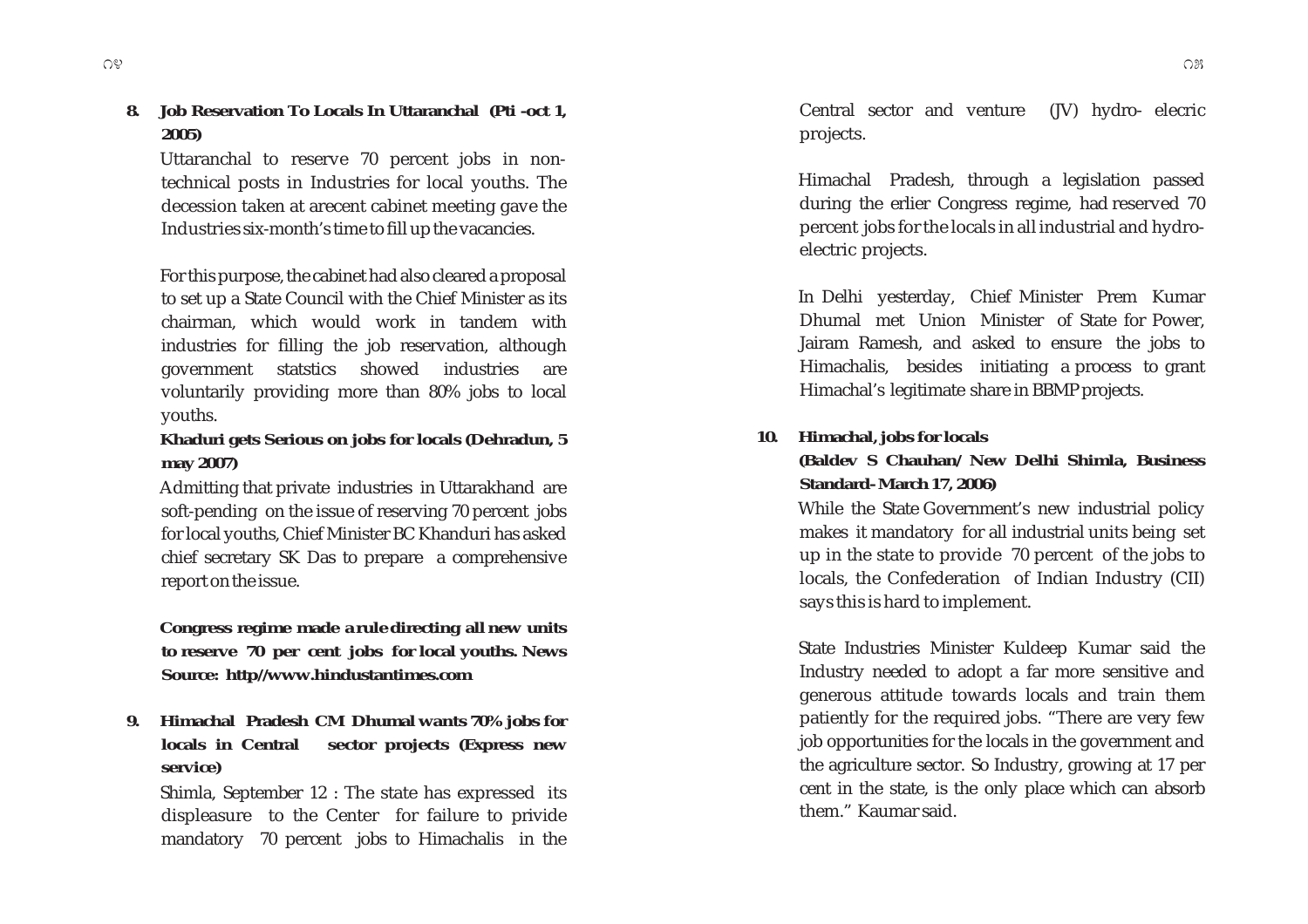**11. SIKKIM: Bill seeking 80 percent reservation for locals still in Sikkim (By Barun Roy-THE HINDU February 8, 2009)**

> Sikkim: Promotion of Local Employment Bill (**Bill No 9 of 2008).** A bill seeking 80 percent employments for locals is still pending with Presindent Prathibha Patil after the fromer governor of state effered it to her.

> Seeking to reserve 80 percent employemnet for the local people during another session of the assembly and got it passed unanimously by a voice vote.

> To reserve 80 percent jobs strictly for locals having Sikkim Subject Certificate or Certificate of Identification.

## **12. Give jobs locals, take incentives: Bengal Govt. (Indian Express Jul 8, 2011)**

OFFERING a carrot, but conditions apply. The Left government in West Bengal has announced a new incentive policy for investors, linking it to jobs for locals. The policy, for which a notification was issued on Thursday, says incentives would be given ot investors who employ people from the state.

``While 50 percent of IPA will be given on the basis of number of people the entrepreneur employs. But these employees will have to be resdents of West Bengal"

#### **13. Kashmir to move bill on district jobs for locals (Mar 20, 2010)**

Jammu and Kashmir Law and Parliamentary Affairs Minister Ali Mohammad Sagar Saturday told the State Assembly that a bill banning inter-district recruitment in the state will be introduced Moday.

``We will not allow our Youths to suffer because of the reservation of jobs for the outsiders…. the district posts should be filled by candidates from the district concerned only," NC legislator Kafil-ur-Rehman said before joining a sit-in the well of the house.

**14. Gujrath Government Reserves 85% To Locals March 9th, 2011**

As per the industries department's rule , those units availing incentives given by Gujarth government have to provid 85% employment to locals.

## **15. Madhya Pradesh's new industrial policy (Shashikant Trivedi October 20, 2010)**

Madhya Pradesh government today announced its long awaited industry policy. It makes it mandatory for upcoming industries to reserve 50 percent direct job to locals. It took almost two years for the state machinery to frame rules and regulations that make the policy an overhauled version over the existing one. The new policy known as industrial Promotion Policy 2010 will be notified within thirty days from November 1.

"The policy offers incentives, grants and sops to the investment provided they offer jobs to people," said Industry Minister Kailash Vijayvergiya. Some of the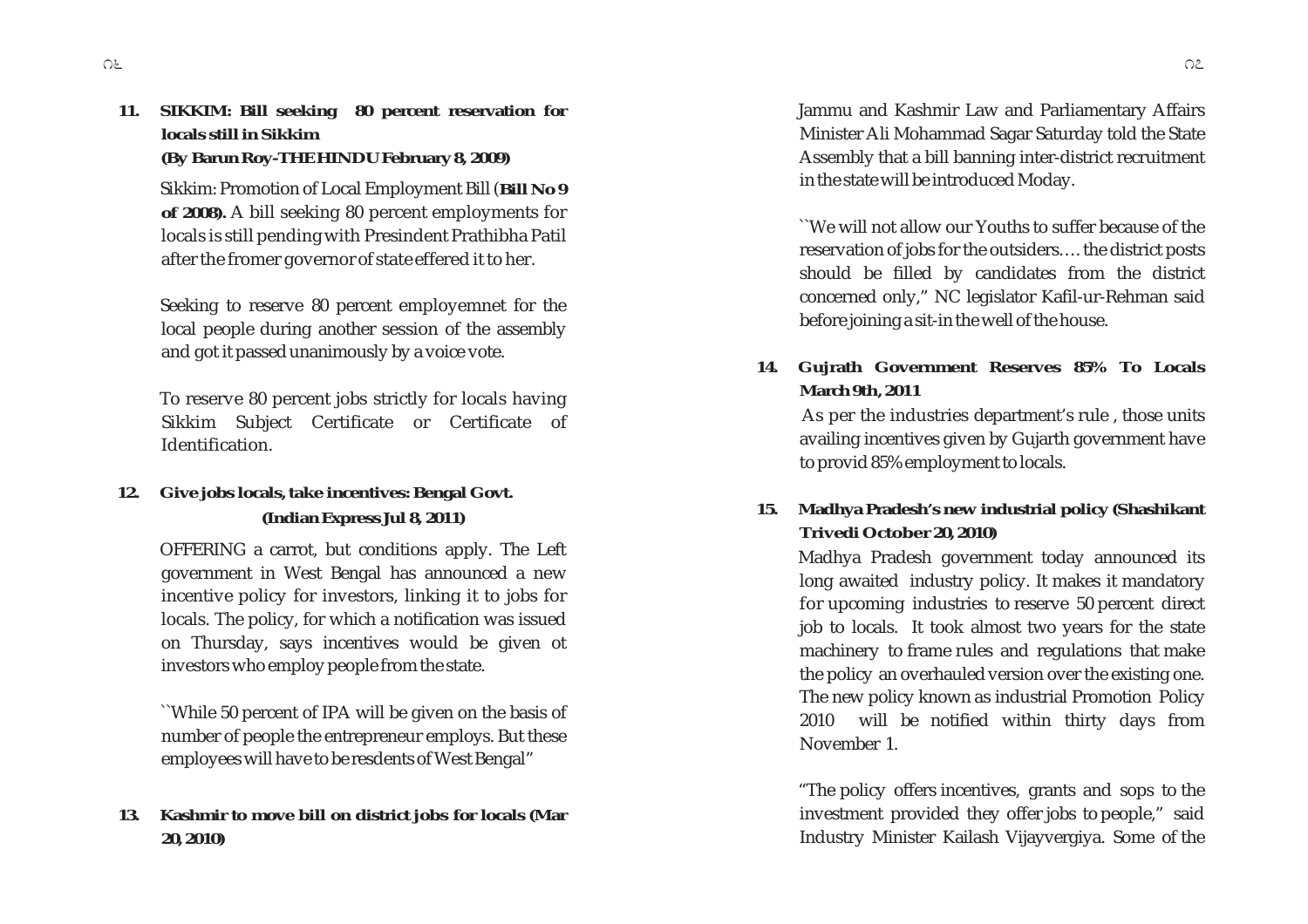provisions of the policy are unlikely to fetch any result as they seem hypothetical. "Those who will investment of less than Rs.25 crore but provide direct jobs to 1000 locals will be considered as mega investment and will offered sops and concessions accordingly," the minister said. At present an investment is considered under mega category if its is Rs.25 crore or more.

In a 1961 case in Madhya Pradesh, the High Court ruled that administrative directives could not be questioned under the equality clause of the constitutions.

**16. Lalu wants 80% quota for locals in Bihar Government jobs**

RJD Boss seeks to reserve at least 80% seats for locals, irrespective of caste, in all categories of government jobs, Lalu says Bihar Government should immediately make a necessary change in its quota policy and other related laws.

*(INDIA TODAY - JULY 29, 2016)*

## **17. Nitish supports Lalu's demand quota for local youth in govt. jobs**

#### **(THE HINDU July 30, 2016)**

Bihar chief minister Nitish Kumar on Friday supported the demand of his alliance partner, Rashtriya Janata Dal chief Lalu Prasad, for reservation in government jobs for local youth and said the demand was "not out of context". Mr Kumar also added that the Centre should

intervene in the issue and make some concrete arrangement.

"The issue of domicile is not out of context…demand for reservation of local youths in government jobs is picking momentum in different parts of the country as well and hence the Centre should intervene to make out some concrete arrangement for protecting the interest of the locals," Mr. Kumar said.

During his recent visit to the neighboring state of Jharkhand, Mr. Kumar had supported the people there in their demand for reservation of local youth in government jobs. "I and my party are very much in favour that residents of Bihar too should get preference in employment in state jobs… we're thinking of a domicile policy," he said, adding that there was also a need for a "detailed discussion on the issue" and if all the parties arrived at a consensus, "steps should be taken in this direction."

**18. Andhra Assembly to protect jobs for locals in Hyderabad –** Mar 17, 2010

Hyderabad, March 17 (Coal Geology) The Andhra Pradesh assembly will Thursday pass a resolution urging the government to bring an amendment to the presidential Order to project jobs for the Telangana people in Hydrabad

At an all-party meet convened Wednesday evening to discuss the Supreme Court's refusal to review its order declaring Hyderabad a 'free zone' for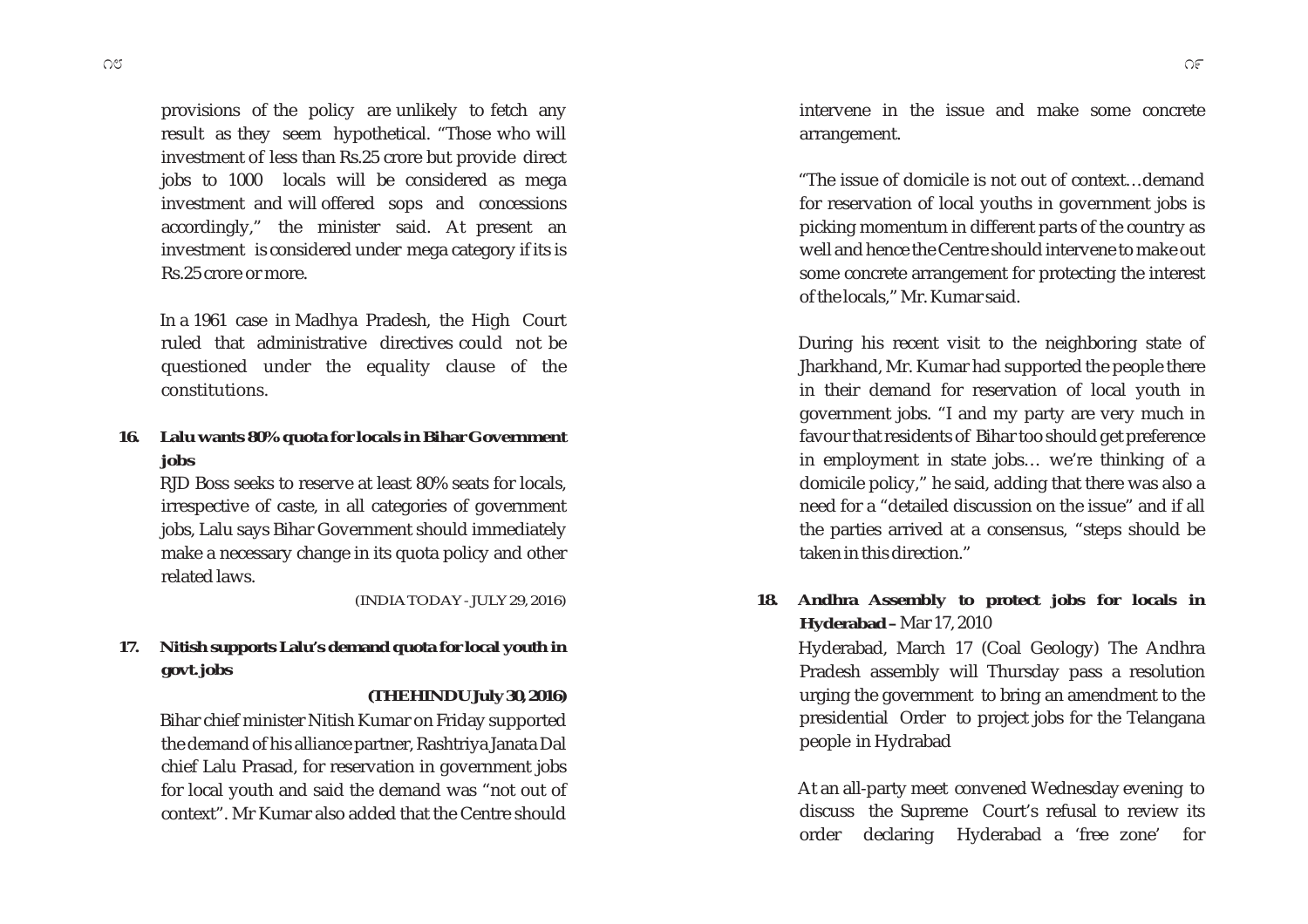recruitments in government jobs, the Congress government agreed to bring the resolution.

Leaders of all the parties were unanimous that the relevant paragraph of the Presidential Order relating to jobs for locals in Hyderabad should be amended to set aside the court order.

**19. Subsidy-Linked Jobs for Locals-** The Navhind Times July 25, 2012

 Chief Minister Manohar Parriker told the House that he was willing to go beyond the provisions of the industrial policy of providing employment to locals. To achive this industrial dept has framed 'Goa State Employment Subsidy Scheme for Industries – 2008'.

#### **20. 80 % job reservation to locals if voted to power: Goa Forward**

PTI | May 31, 2016

**PANAJI:** The newly-formed Goa Forward Party has promised 80 per cent job reservation to locals in the private sector if voted to power in the 2017 Goa Assembly polls. The promise was made at the party's first-ever youth convention. "Goa Forward's prime agenda will be implementation of the policy of 80 % job reservation to Goans in private sector and cent per cent in public sector. This provision will be strictly implemented by forming watch- dog committees of **youth," Goa Forward President Prabhakar Timblo said.**

## **21. TRS demands 80% jobs locals in Telagana region. Mar 29, 2010**

Hyderabad: Following the footsteps of Maharashtra Navnirman Sena (MNS), the TRS has decided to launch an agitation demanding 80 persent jobs to local in private and corporate sectors in the Telangana region.

TRS politburo member and former MP B Vinod Kumar said the party was conducting a survey to find out the percentage of jobs offered to Telangana people in every private company owned by industrialists belonging to non-T region or other states.

Alleging that the private companies are giving priority to people from other regions, he said after getting a detailed report, TRS will write letters to all such managements asking them to provide jobs to locals. If they do not fall in line, TRS will orgnise "gate crash agitations" and force them to shut units.

The TRS also demanded the government to bring changes in the industrial policy, to be unveiled in April first week, facilitating more employment opportunities to local people in private sector. The TRS was demanding jobs to people based on their "origin

**22. 100% job quota for locals sought In Assam The Assam Tribune - Nov 21, 2008)**

The asom Jatiyatabadi Yuba Chatra Parishad (AJYCP) has on Friday demanded cent percent job reservation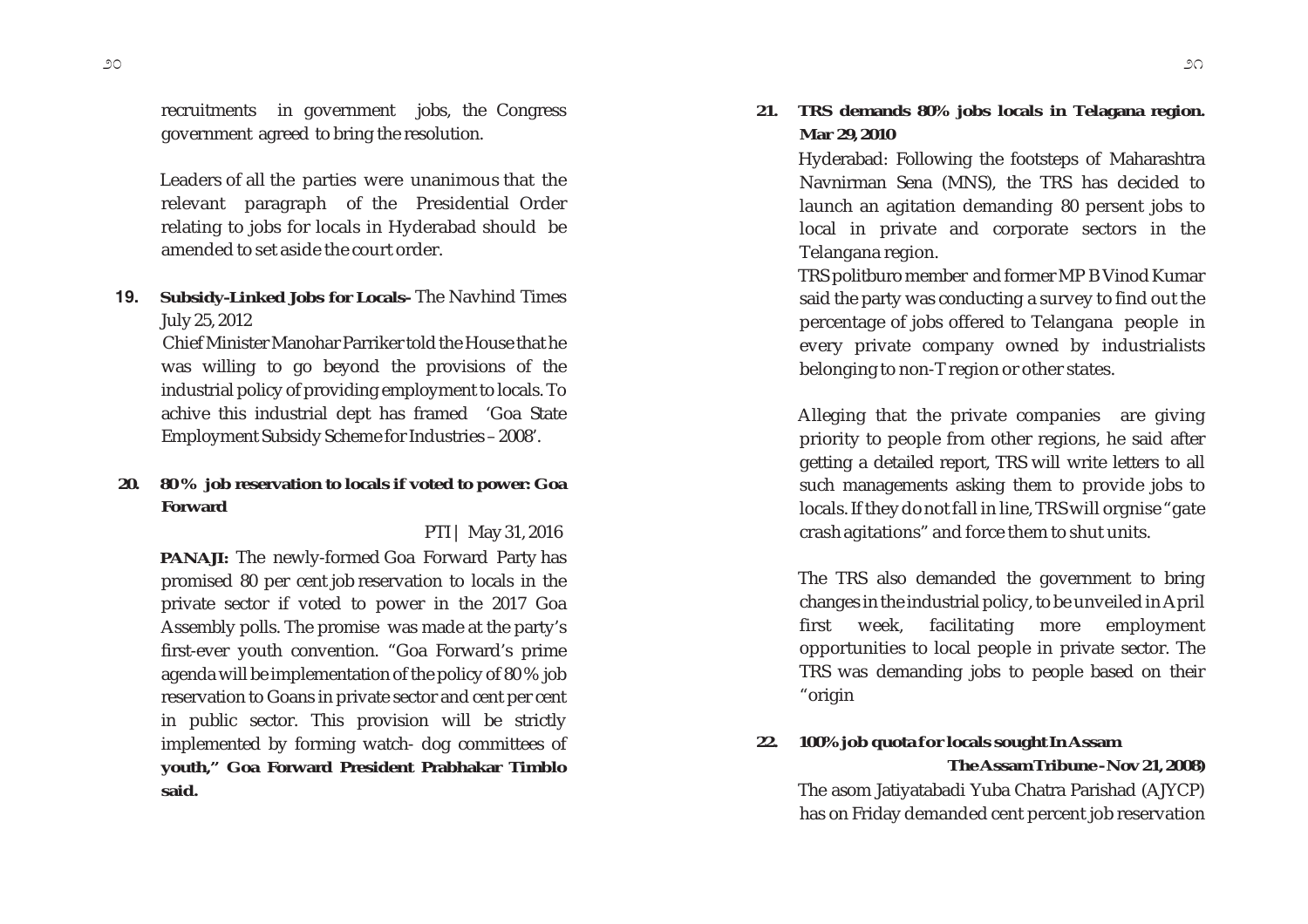for locals in all Central, semi-Central and private organizations in the State.

*Trivedi Says: March 10th, 2011*

Although government statistics showed industries are voluntarily proving more than 80 per cent jobs to local's youths.

Law enforcing state agencies should shed away the inhabitaion and make a pressing demand for jobs and contracts to local first and then outsiders. Please see it the case in Assam. They had ultimately take up arms in their hand and ultimately it gave rise to militant organization like ULFA. Had the local govt. corrected it in the beginning than this thing would not have started? In fact in this case it is a crime as the company in question is evading the law.

## **23. Why Not State-Wise Reservation of Jobs?**  *Sulekha.com (23 October 2008).*

If one were to remember the early period of 1970s, the chhatra Parishad, the yout wing of the Indian National Congress in West Bengal, then headed by the current cabinet minister Mr. Priy Ranjan Das Munshi, made similar claims and made the industrial working atmosphere in the State a vitiated one. The demand was the same. Employment for the locals not only in public organizations but also in the private sector. The demand and the agitation went to such an extent, that people from other states when transferred to West Bengal were hesitant to move and those who boldly ventured were humiliated not as a person, but as a person who had usurped the employment

opportunity of a local. It is anotherr thing that all these agitations have become a thing of the past till the same is revived again in Maharashtra now.

ಅನುಬಂದ–೨

## **NO. 15/12/1984-GM Government of India**

Ministry of Finance, Bureau of Public Enterprises

> Public Enterprises Bhavan CGO Complex Block No, Lodhi Road New Delhi-3 Dated 8th March, 1984

## **Office Memorandum**

Subject: **Recruitment to Central Government undertakings through**

 **Employment exchange-raising of limit from Rs 800 to 1250. \*\*\***

The undersigned is directed to refer to this Ministry's O.M. No. BPE/GL-007/78 MAN 3(2)/75-BPE-GM.| Dated 13th November, 1978 and to say that modification thereof, it has been decided that recruitment to posts in public enter prices carrying pay scales, the maximum of which does not exceed Rs 1250 per month, should henceforth be made only through Employment Services. This will be applicable to only those public sector enterprises where pay scales of post below the level of officers have been revised since 1982 and which are following industrial rates DA. These public sector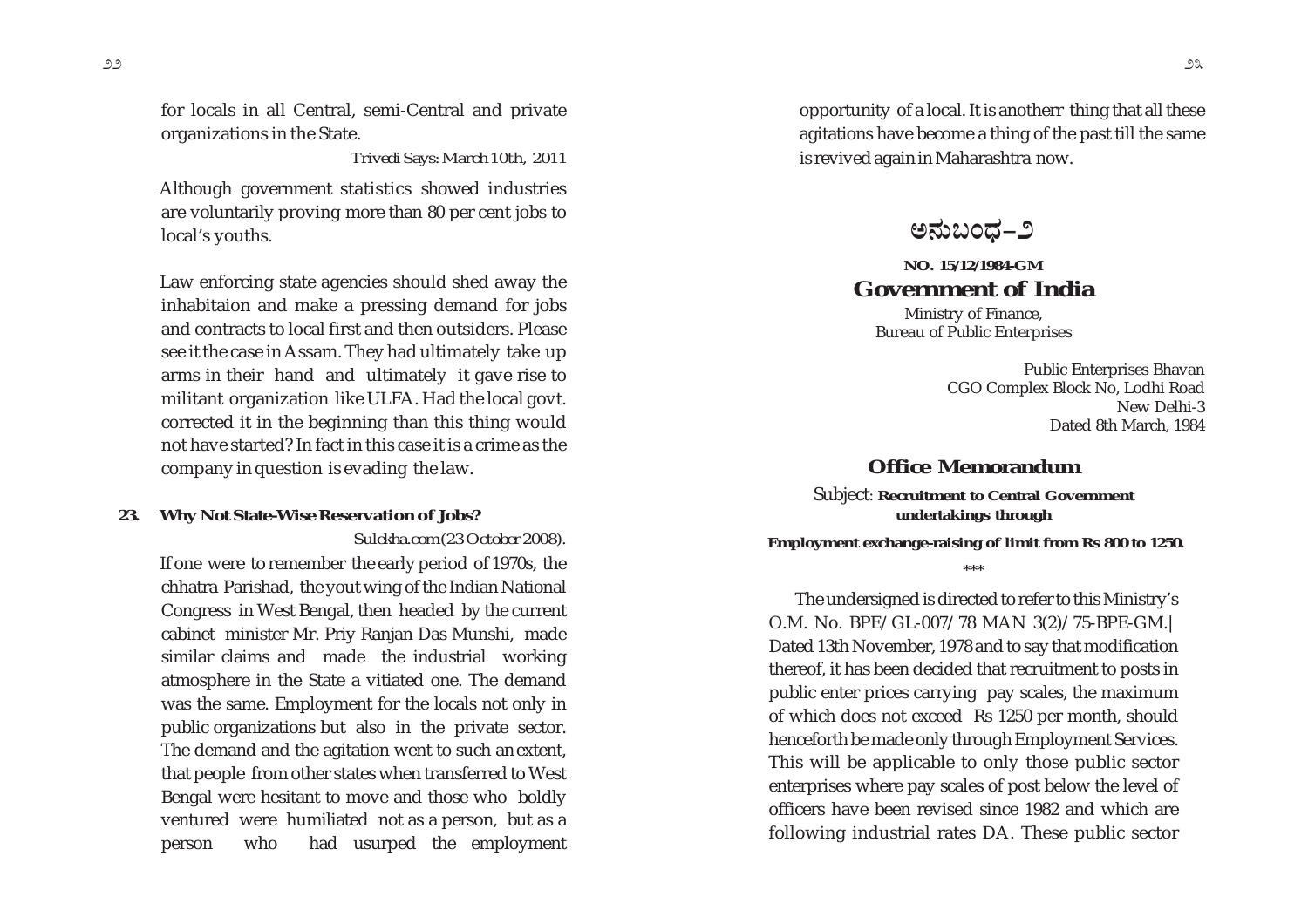enterprises where the pay scale have not been revised since 1982 either because they are following Central Government DA pattern or for some other reason, the present ceiling limit of Rs 800 will continue to apply.

The Ministry of Steel and Mines etc. are requested to bring the forgoing to the notice of Public Enterprises under their administrative control for necessary action.

Sd-

**Y.P. KAPOOR** Director (Management)

## ಅನುಬಂಧ–೩

## **No. 14024/1/2016-Estt (D) Government of India**

Ministry of Personnel, Public Grievances and Pensions (Department of Personnel and Training) North Block, New Delhi - 110001 Dated the 13th June, 2016

## **Office Memorandum**

#### Subject: **Recruitment of Staff through Employment Exchanges, regarding.**

**\*\*\***

1. In continuation of this Department's Office Memorandum No. 14024/2/96-Estt. (D) dated 18th May, 1998 and further amended vide OM of even number dated 09th November, 2005 on the above noted subject wherein it has been prescribed that all vacancies to be filled on regular basis, except those which fall within the purview of UPSC/Staff Selection Commission, are to be notified in the local Employment Exchange/Central Employment Exchange as per the provisions of the Employment Exchange (Compulsory Notification of Vacancies) Act, 1959. In addition to the reporting of the vacancies to the local Employment Exchange/ Central Employment Exchange, it has been stipulated that the vacancies should be given wide publicity on an all India basis. In this regard, it was advised that the advertisement should be placed in the Employment News/